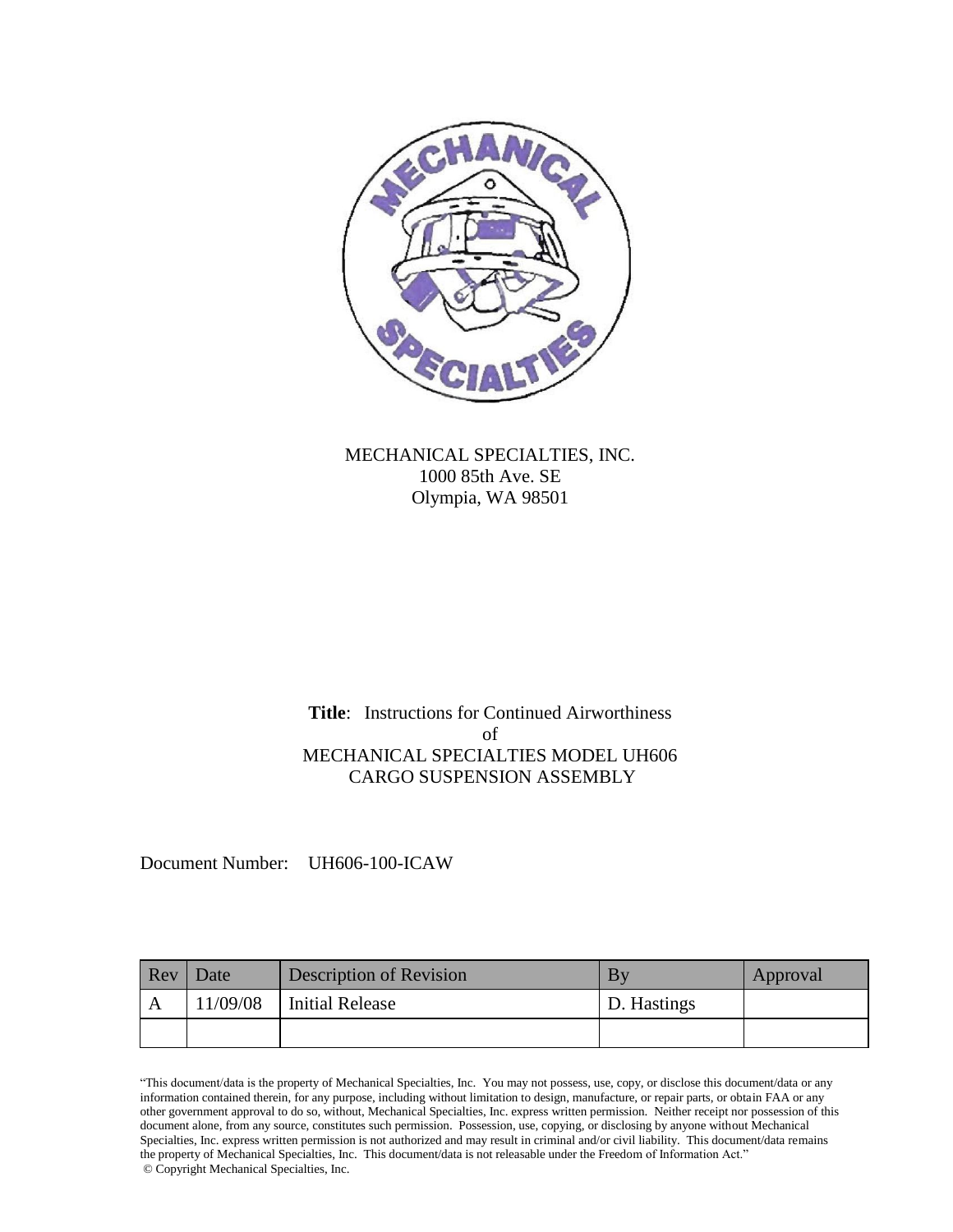Mechanical Specialties, Inc. The UH606 Olympia, WA Rev. A

# <span id="page-1-0"></span>**Document Change Log**

<span id="page-1-1"></span>

| Page                                                                                                                                                                                                                                                                           | Revision       |
|--------------------------------------------------------------------------------------------------------------------------------------------------------------------------------------------------------------------------------------------------------------------------------|----------------|
|                                                                                                                                                                                                                                                                                | $\overline{A}$ |
|                                                                                                                                                                                                                                                                                |                |
|                                                                                                                                                                                                                                                                                | $\overline{A}$ |
|                                                                                                                                                                                                                                                                                | $\overline{A}$ |
|                                                                                                                                                                                                                                                                                | $\overline{A}$ |
|                                                                                                                                                                                                                                                                                | $\frac{A}{A}$  |
|                                                                                                                                                                                                                                                                                |                |
|                                                                                                                                                                                                                                                                                |                |
|                                                                                                                                                                                                                                                                                |                |
|                                                                                                                                                                                                                                                                                |                |
|                                                                                                                                                                                                                                                                                |                |
| $\frac{1}{11}$ $\frac{11}{11}$ $\frac{11}{11}$ $\frac{11}{11}$ $\frac{11}{11}$ $\frac{11}{11}$ $\frac{11}{11}$ $\frac{11}{11}$ $\frac{11}{11}$ $\frac{11}{11}$ $\frac{11}{11}$ $\frac{11}{11}$ $\frac{11}{11}$ $\frac{11}{11}$ $\frac{11}{11}$ $\frac{11}{11}$ $\frac{11}{11}$ |                |
|                                                                                                                                                                                                                                                                                |                |
|                                                                                                                                                                                                                                                                                |                |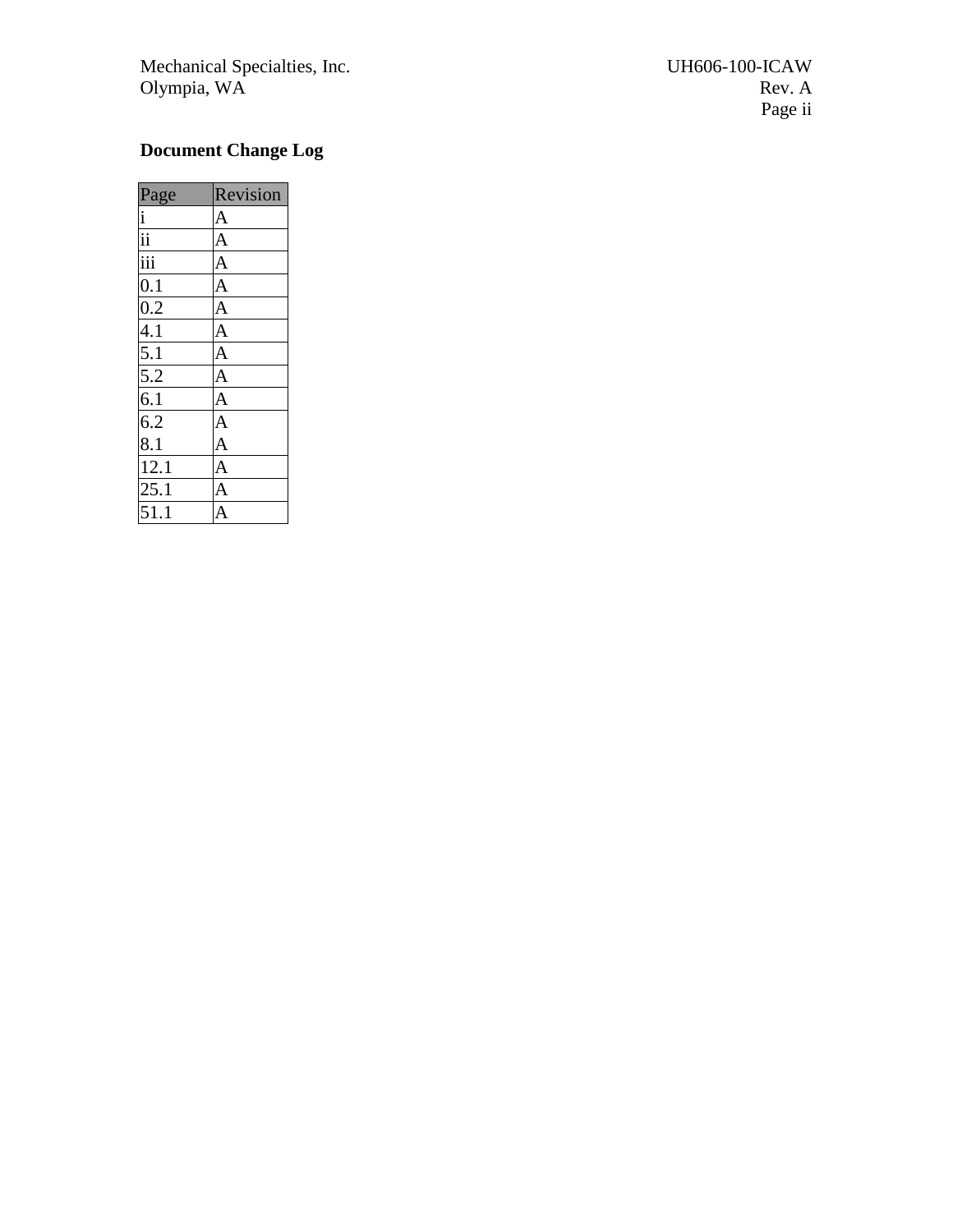# **Table of Contents**

| Identification Title<br><u> 1980 - Andrea Station Barbara, amerikan personal (h. 1980).</u> | Page No. |
|---------------------------------------------------------------------------------------------|----------|
|                                                                                             |          |
|                                                                                             |          |
|                                                                                             |          |
|                                                                                             |          |
|                                                                                             |          |
|                                                                                             |          |
|                                                                                             |          |
|                                                                                             |          |
|                                                                                             |          |
|                                                                                             |          |
|                                                                                             |          |
|                                                                                             |          |
|                                                                                             |          |
|                                                                                             |          |
|                                                                                             |          |
|                                                                                             |          |
|                                                                                             |          |
|                                                                                             |          |
|                                                                                             |          |
|                                                                                             |          |
|                                                                                             |          |
|                                                                                             |          |
|                                                                                             |          |
|                                                                                             |          |
|                                                                                             |          |
|                                                                                             |          |
|                                                                                             |          |
|                                                                                             |          |
|                                                                                             |          |
|                                                                                             |          |
|                                                                                             |          |
|                                                                                             |          |
|                                                                                             |          |
|                                                                                             |          |
|                                                                                             |          |
|                                                                                             |          |
|                                                                                             |          |
|                                                                                             |          |
|                                                                                             |          |
|                                                                                             |          |
|                                                                                             |          |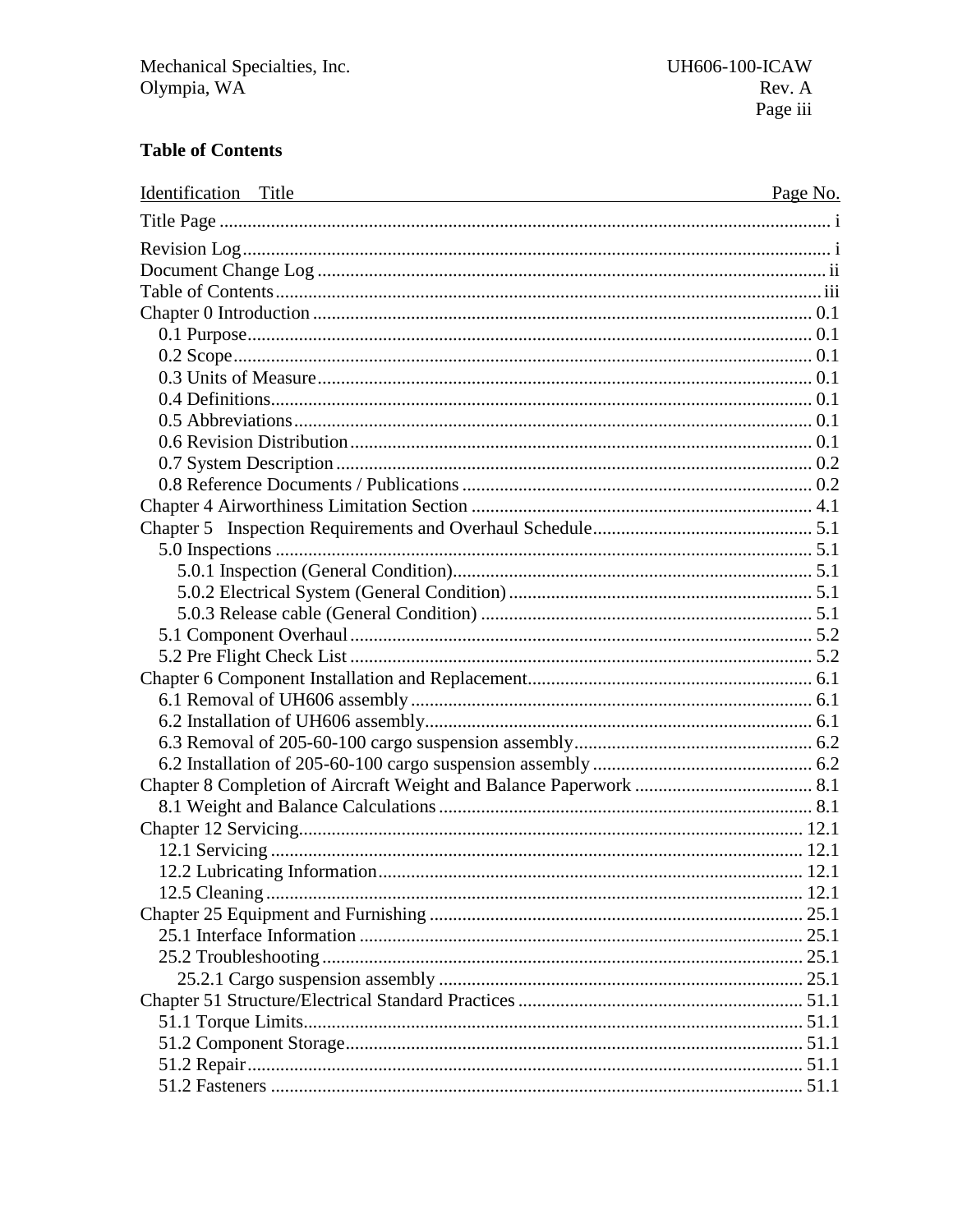# <span id="page-3-0"></span>**Chapter 0 Introduction**

#### <span id="page-3-1"></span>**0.1 Purpose**

The purpose of this document is to provide maintenance instructions for the Mechanical Specialties, Inc Cargo Suspension Assembly.

# <span id="page-3-2"></span>**0.2 Scope**

The scope of this document is limited to the components associated with the installation of Mechanical Specialties, Inc Cargo Suspension Assembly and Engine Monitoring System when installed.

This data is limited to installation in the following helicopters as listed on the STC AML: UH1-H (See STC AML) Bell 204, 205A, 212, 412

# <span id="page-3-3"></span>**0.3 Units of Measure**

<span id="page-3-4"></span>Units are in inches, pounds and inch-pounds unless otherwise specified.

#### **0.4 Definitions**

| Arm -             | Distance from the aircraft datum to unit C.G.                                                                                               |
|-------------------|---------------------------------------------------------------------------------------------------------------------------------------------|
| Caution -         | Highlights instructions that if ignored could damage equipment.                                                                             |
| Circuit Breaker - | A device used to remove power from a circuit when a rated current is<br>exceeded. These devices cannot be reset until the fault is removed. |
| Warning -         | Highlights instruction that if ignored could cause injury, loss of life or<br>loss of aircraft.                                             |

# <span id="page-3-5"></span>**0.5 Abbreviations**

| C.B. | Circuit Breaker   |
|------|-------------------|
| C.G. | Center of Gravity |

#### <span id="page-3-6"></span>**0.6 Revision Distribution**

It is the responsibility of the operator of the modified aircraft to advise Mechanical Specialties, Inc. of any address change. Mechanical Specialties, Inc. will provide, by mail, all operators of this system with revisions to this document as they occur.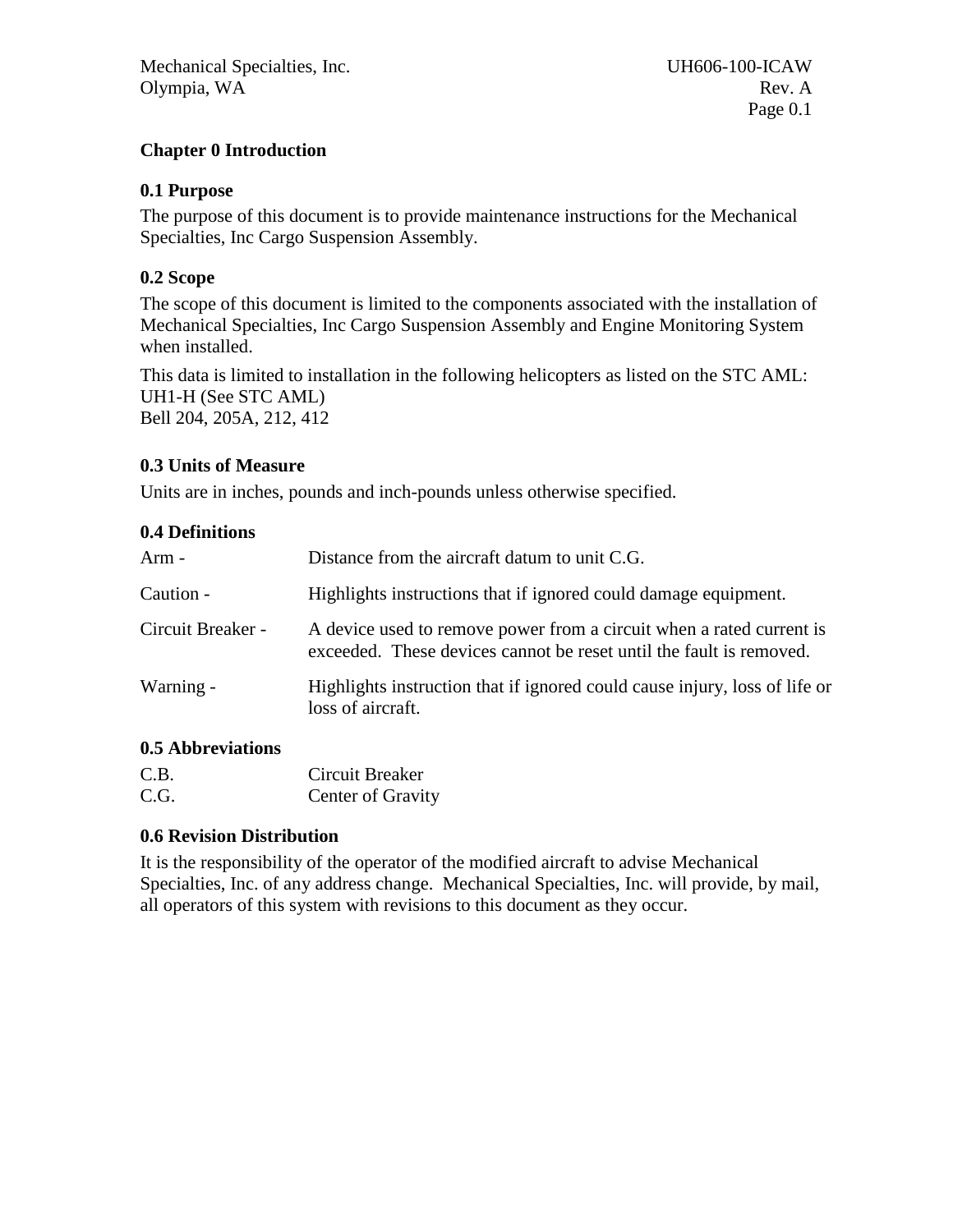# <span id="page-4-0"></span>**0.7 System Description**

Mechanical Specialties system consists of these major components:

- The Mechanical Specialties Model 606 Cargo Hook.
- Cargo Hook Suspension Assembly
- Optional load cell link.

The new cargo suspension assembly is designed to be a direct replacement of the Bell rigid pole and yoke assembly and will include the previously FAA approved cargo hook for the Bell 204, 205, 212, and 412 manufactured by Mechanical Specialties (FAA STC SR00632SE) Model #606.

# <span id="page-4-1"></span>**0.8 Reference Documents / Publications**

No additional manuals will be supplied: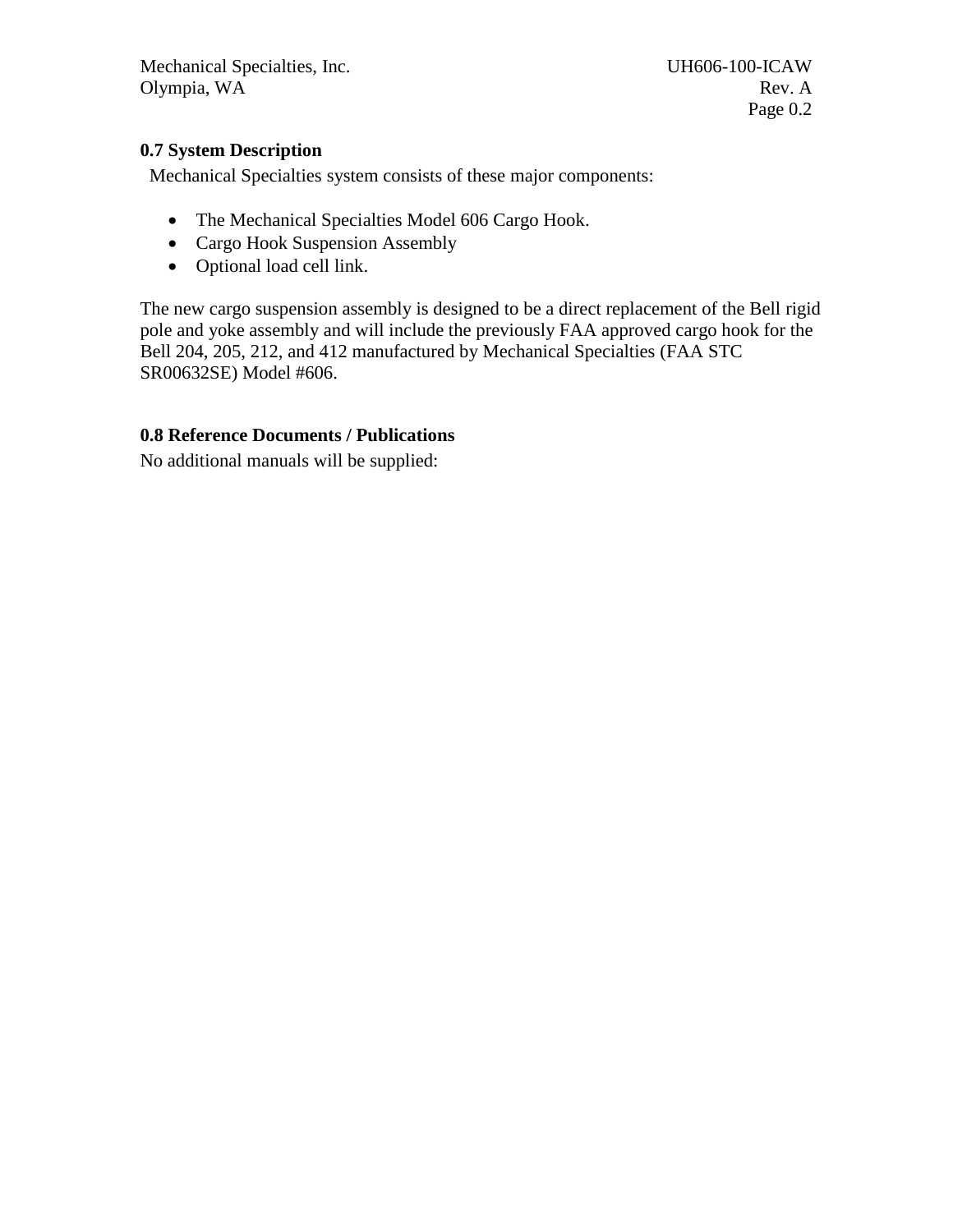#### <span id="page-5-0"></span>**Chapter 4 Airworthiness Limitation Section**

The Airworthiness Limitations section is FAA approved and specifies the maintenance required under FAR 43.16 and 91.403 of the Federal Aviation Regulations unless an alternative program has been FAA approved.

There are no airworthiness limitations with the installation of Mechanical Specialties, Inc. Cargo Suspension Assembly installation.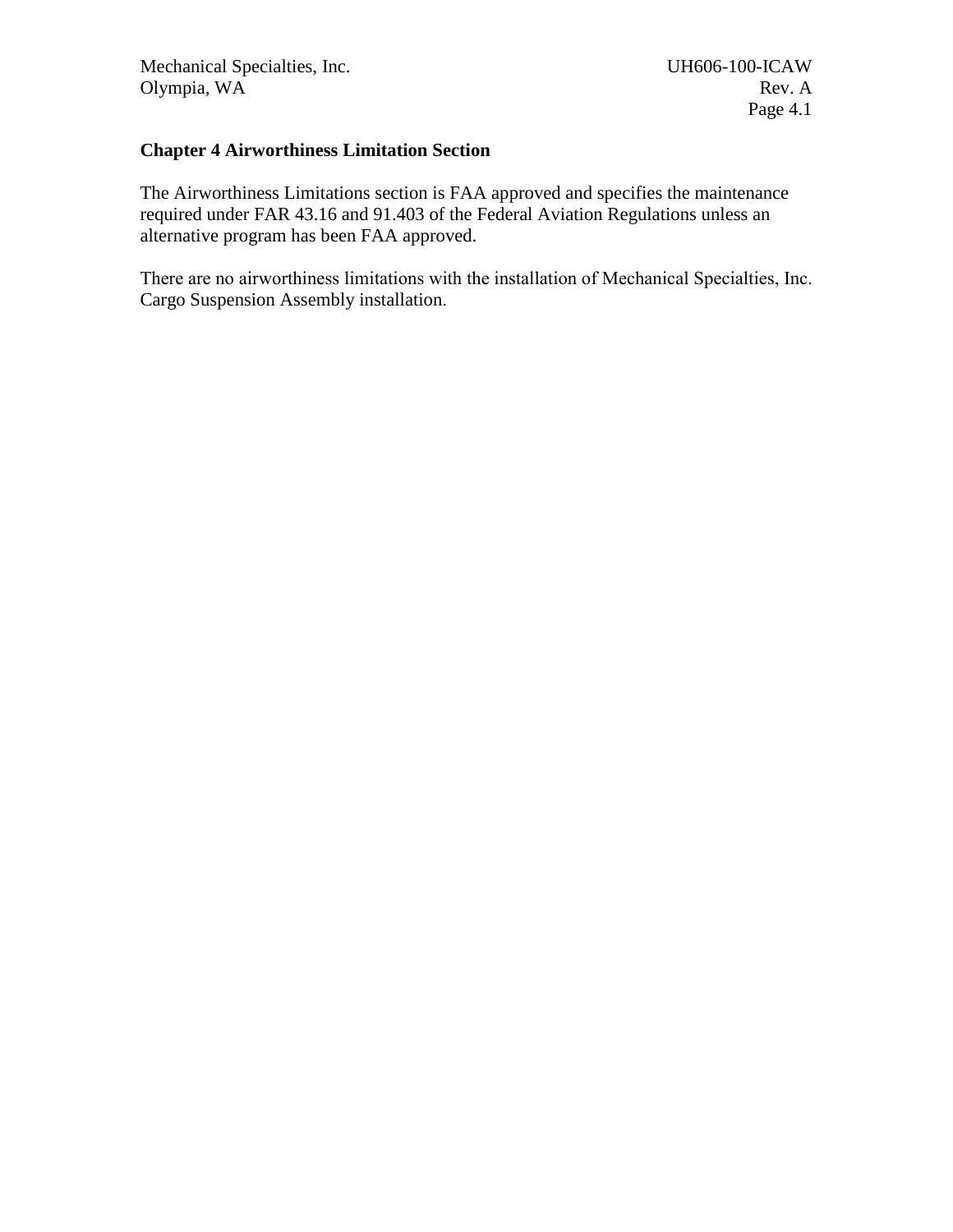# <span id="page-6-0"></span>**Chapter 5 Inspection Requirements and Overhaul Schedule**

#### <span id="page-6-1"></span>**5.0 Inspections**

<span id="page-6-2"></span> $\left\langle \quad \right\rangle$ 

For continued airworthiness of the Mechanical Specialties' Cargo Suspension Assembly the following inspections are required.

|   | Kinst 100 Kir | <b>SOO HI</b> |                   | Special (Seemoles)<br><b>Inspection</b>                                                                                                                                                                                                                                                                                                                                                                                                                                                                                                                                                                                                                                                                |
|---|---------------|---------------|-------------------|--------------------------------------------------------------------------------------------------------------------------------------------------------------------------------------------------------------------------------------------------------------------------------------------------------------------------------------------------------------------------------------------------------------------------------------------------------------------------------------------------------------------------------------------------------------------------------------------------------------------------------------------------------------------------------------------------------|
| X |               | X             | $\lceil 1 \rceil$ | <b>5.0.1 Inspection (General Condition)</b><br>Detailed structural inspection involves inspection for cracks, corrosion or any<br>deformation in system associated structure. Dents of up to $\varnothing$ 0.5" are acceptable<br>if there is no cracking and they are not within 1" radius of any fastener. If cracks<br>or corrosion are detected, contact Mechanical Specialties, Inc. for a<br>recommended repair.<br>No cable (release nor main) may have more than three broken or nicked strands.<br>Main lift cables must be replaced as matched pairs only.<br>Visually inspect all exposed fasteners for proper installation. Inspect all external<br>components for rigidity of attachment. |
| X |               | X             | $\lceil 1 \rceil$ | <b>5.0.2 Electrical System (General Condition)</b><br>Visually inspect the entire system for disconnected wiring, loose connections,<br>abraded wires, clamps or secondary supports that are loose or missing, and the<br>general condition of all control devices (switches, circuit breakers). Inspect<br>cannon plugs for bent or missing pins, cracked insulating materials, metal<br>shavings, or corroded contacts.                                                                                                                                                                                                                                                                              |
| X |               | X             |                   | 5.0.3 Release cable (General Condition)<br>Visually inspect release cable system for normal operations, and ensure proper<br>function.                                                                                                                                                                                                                                                                                                                                                                                                                                                                                                                                                                 |

<span id="page-6-4"></span><span id="page-6-3"></span>[1] Perform inspection on condition, after hard landing, lighting strike, emergency release or when the item has been in storage for more than 120 days.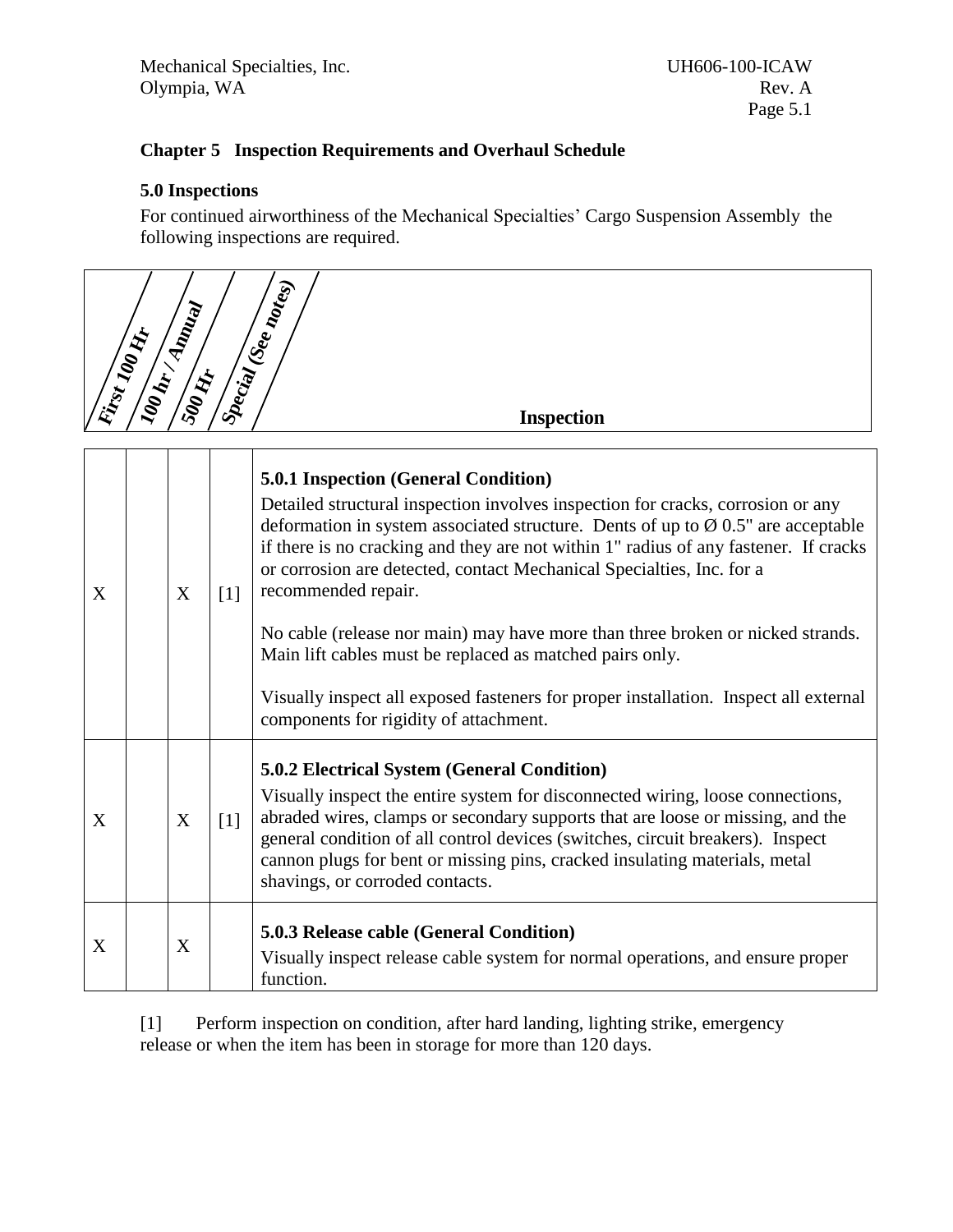Page 5.2

# <span id="page-7-0"></span>**5.1 Component Overhaul**

No component overhaul required for this STC

<span id="page-7-1"></span>**5.2 Pre Flight Check List None**

**5.3 Ground Run Check List None**

**5.4 In-Flight Check List None**

**5.5 Post Flight Check List None**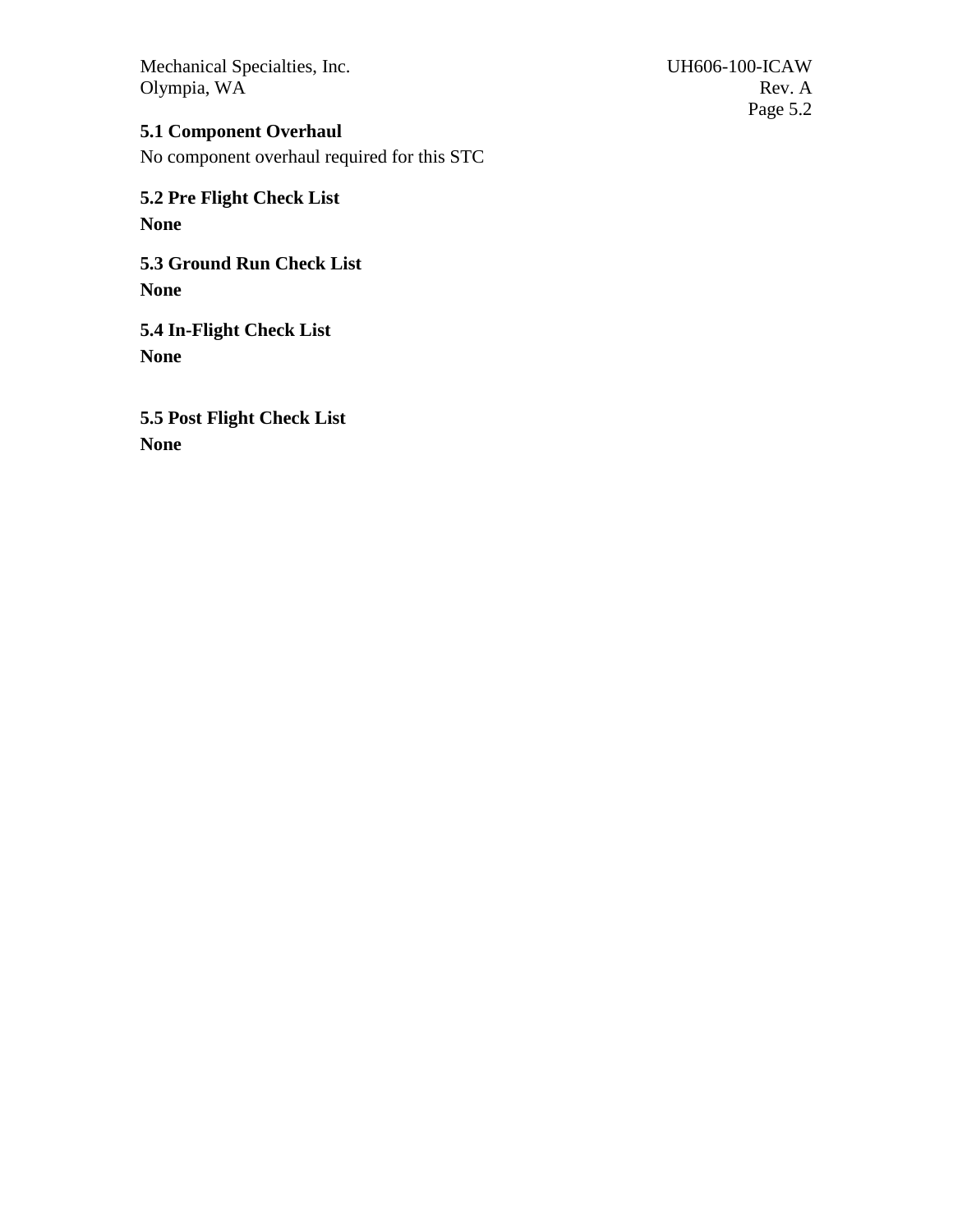#### <span id="page-8-0"></span>**Chapter 6 Component Installation and Replacement**

#### <span id="page-8-1"></span>**6.1 Removal of UH606 assembly**

- a) Disconnect and stow electrical plug to receptacle on model UH606 cargo suspension assembly.
- b) Disconnect manual release control cable (Figure 1-1) remove and discard cotter pin MS24665-155.
- c) Remove bolt NASI308-28D. Washer AN960-CB16*.* Nut AN3l0-8 and cotter pin MS24665-302 that support the cargo suspension system in cargo hook well from fitting 204-030-841 (Figure 1-1) on under side of lateral lift link beam.
- d) Secure end of rotorcraft manual release control cable.
- e) Remove cargo suspension system from cargo hook well.
- f) All removed fasteners, and components should be stored in a secure location and be labeled by part number, aircraft number. Fasteners should be bagged and then secured to the location or component that they were removed from.

#### <span id="page-8-2"></span>**6.2 Installation of UH606 assembly**

- a) Install Mechanical Specialties, cargo suspension assembly UH606 as follows, (See figure  $1-1$ :
- b) Assemble the cargo suspension system P/N 205-60-100 to the cargo hook Model 606, if not already assembled.
- c) Position cargo suspension Model 606 in cargo hook well and into fitting 204-030-841 (Figure 1-1) on under side of lateral lift link beam. Secure assembly to fitting with bolt NASI308-28D. Washer AN960-CB16*.* Nut AN3l0-8 and cotter pin MS24665- 302.
- d) Connect control cable supplied to existing manual release control cable (Figure 1-1) using cotter pin MS24665-155.
- e) Adjust outer housing of control assembly to remove slack at connector (Figure 1-1) and allow 0.10 inch over travel at control lever as shown in detail A, Figure 1-1.
- f) Check to make sure lever arm is parallel to yoke-hook main bolt plane.
- g) Check control assembly for slack enough to allow full swing on suspension assembly.
- h) Check location of cable end to lever on cargo hook assembly to be 0.12 to 0.18 inch over travel as shown in detail A, Figure 1-1. (If adjustment is made on stop bolt on lever arm recheck housing as stated in step e above.)
- i) Connect stowed electrical plug to receptacle on cargo suspension assembly.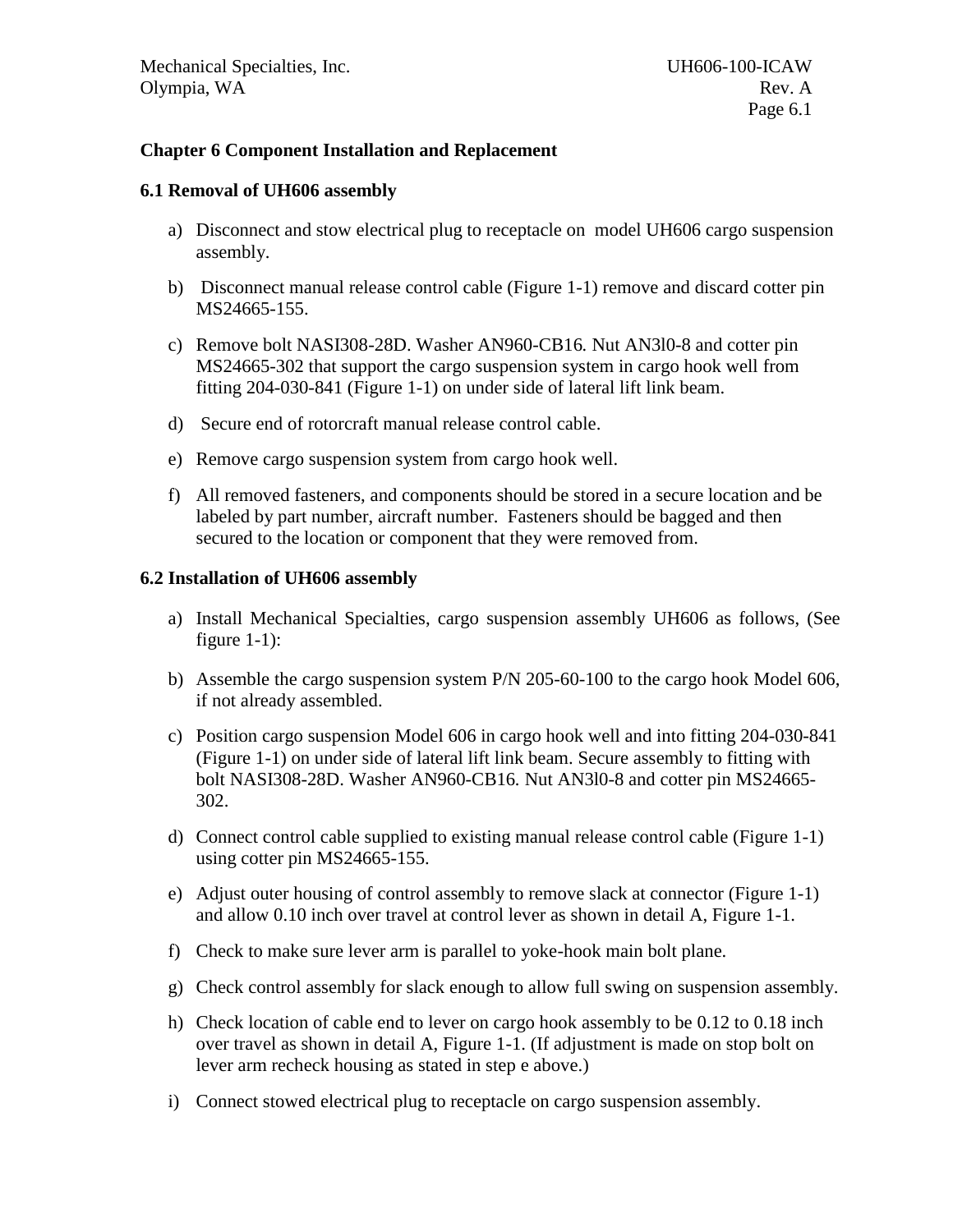#### <span id="page-9-0"></span>**6.3 Removal of 205-60-100 cargo suspension assembly**

- a) Disconnect and stow electrical plug to receptacle on UH606 cargo suspension assembly.
- b) Disconnect manual release control cable (Figure 1-1) remove and discard cotter pin MS24665-155.
- c) Remove bolt NASI308-28D. Washer AN960-CB16*.* Nut AN3l0-8 and cotter pin MS24665-302 that support the cargo suspension system in cargo hook well from fitting 204-030-841 (Figure 1-1) on under side of lateral lift link beam.
- d) Secure end of rotorcraft manual release control cable.
- e) Remove UH606 cargo suspension system from cargo hook well.
- f) On a workbench remove the model 606 cargo hook from the cargo suspension assembly P/N 205-60-100
- g) All removed fasteners, components or equipment should be stored in a secure location and be labeled by part number, aircraft number and any handling precautions i.e. static sensitive. Fasteners should be bagged and then secured to the location or equipment that they were removed from.

#### <span id="page-9-1"></span>**6.2 Installation of 205-60-100 cargo suspension assembly**

- a) Install Mechanical Specialties, cargo suspension assembly 205-60-100 as follows, (See figure 1-1):
- b) Position cargo suspension in cargo hook well and into fitting 204-030-841 (Figure 1- 1) on under side of lateral lift link beam. Secure assembly to fitting with bolt NASI308-28D. Washer AN960-CB16*.* Nut AN3l0-8 and cotter pin MS24665-302.
- c) Connect control cable supplied to existing manual release control cable (Figure 1-1) using cotter pin MS24665-155.
- d) Adjust outer housing of control assembly to remove slack at connector (Figure 1-1) and allow 0.10 inch over travel at control lever as shown in detail A, Figure 1-1.
- e) Check to make sure lever arm is parallel to yoke-hook main bolt plane.
- f) Check control assembly for slack enough to allow full swing on suspension assembly.
- g) Check location of cable end to lever on cargo hook assembly to be 0.12 to 0.18 inch over travel as shown in detail A, Figure 1-1. (If adjustment is made on stop bolt on lever arm recheck housing as stated in step d above.)
- h) Connect stowed electrical plug to receptacle on cargo suspension assembly.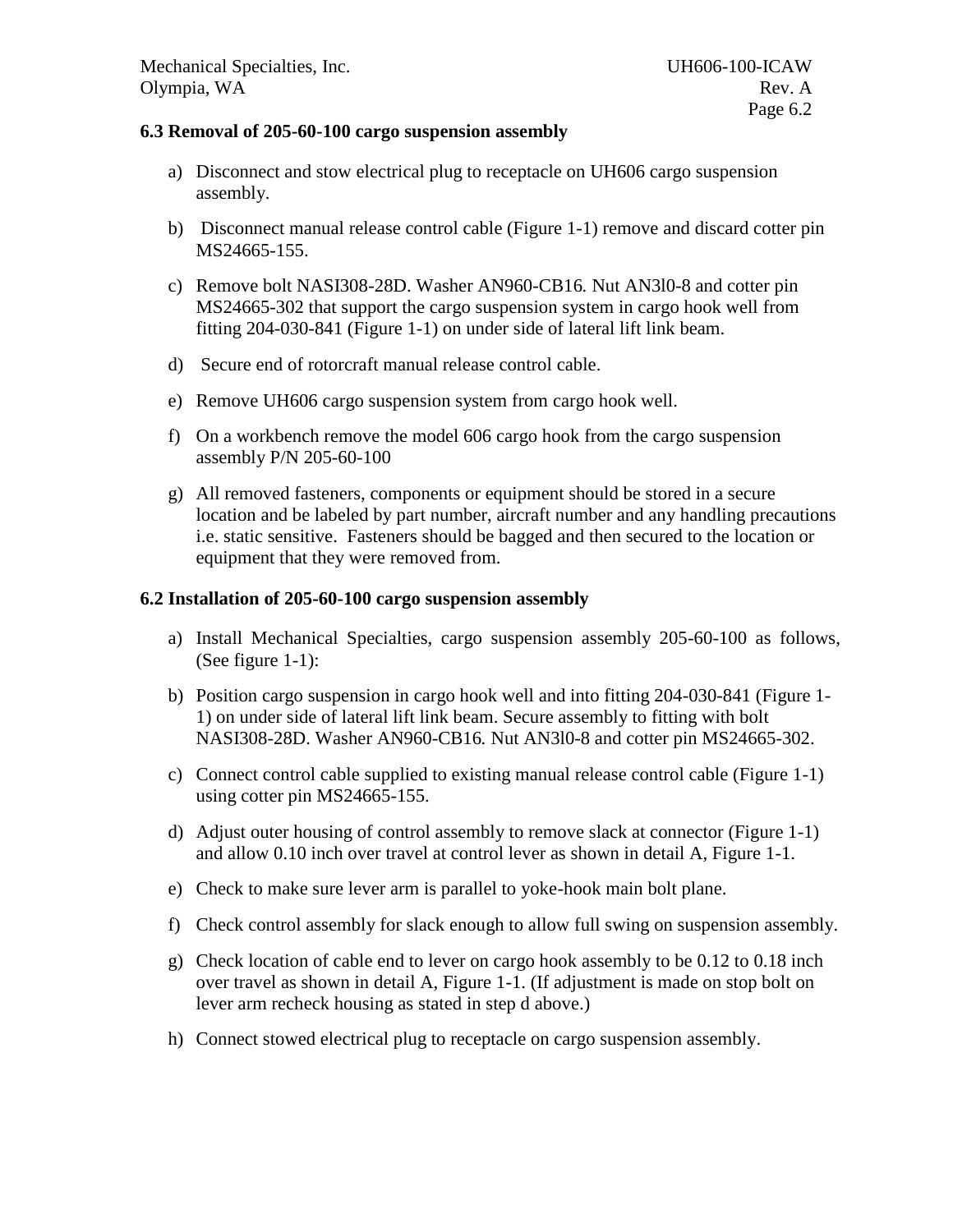

Figure 1-1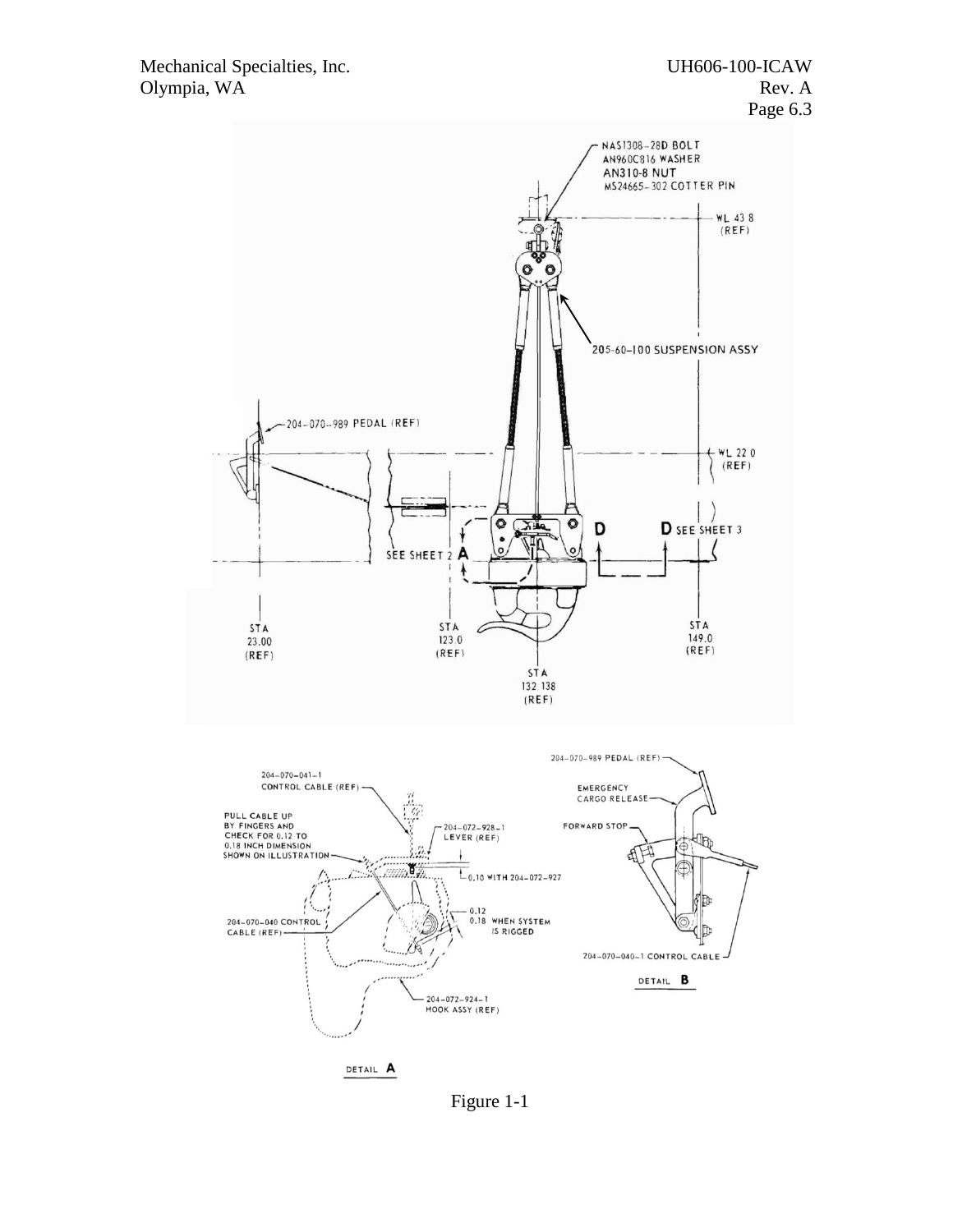#### <span id="page-11-0"></span>**Chapter 8 Completion of Aircraft Weight and Balance Paperwork**

#### <span id="page-11-1"></span>**8.1 Weight and Balance Calculations**

The new empty weight and corresponding C.G. location must be determined for the modified rotorcraft and entered in the rotorcraft permanent records.

The entire aircraft must be weighed; the new weight and arm must be recorded in the helicopter records.

When the aircraft is to be weighed, see the applicable manufacturer's service information for procedures. If the calculations are to be performed, use the following procedure.

The weight and arm of the installations are given above.

Using the empty weight from a current weight and balance form, the new C.G. is given by the following calculation:

New Empty Weight = Previous Aircraft Empty Weight - Items Removed + Items Added

Moment (For each item) = Weight of item  $*$  Distance from aircraft datum

Total Moment = Sum of all moments. (Moments for items removed will be negative)

New C.G.  $=$ Total Moment Total Weight

Similar calculations are done for the lateral C.G.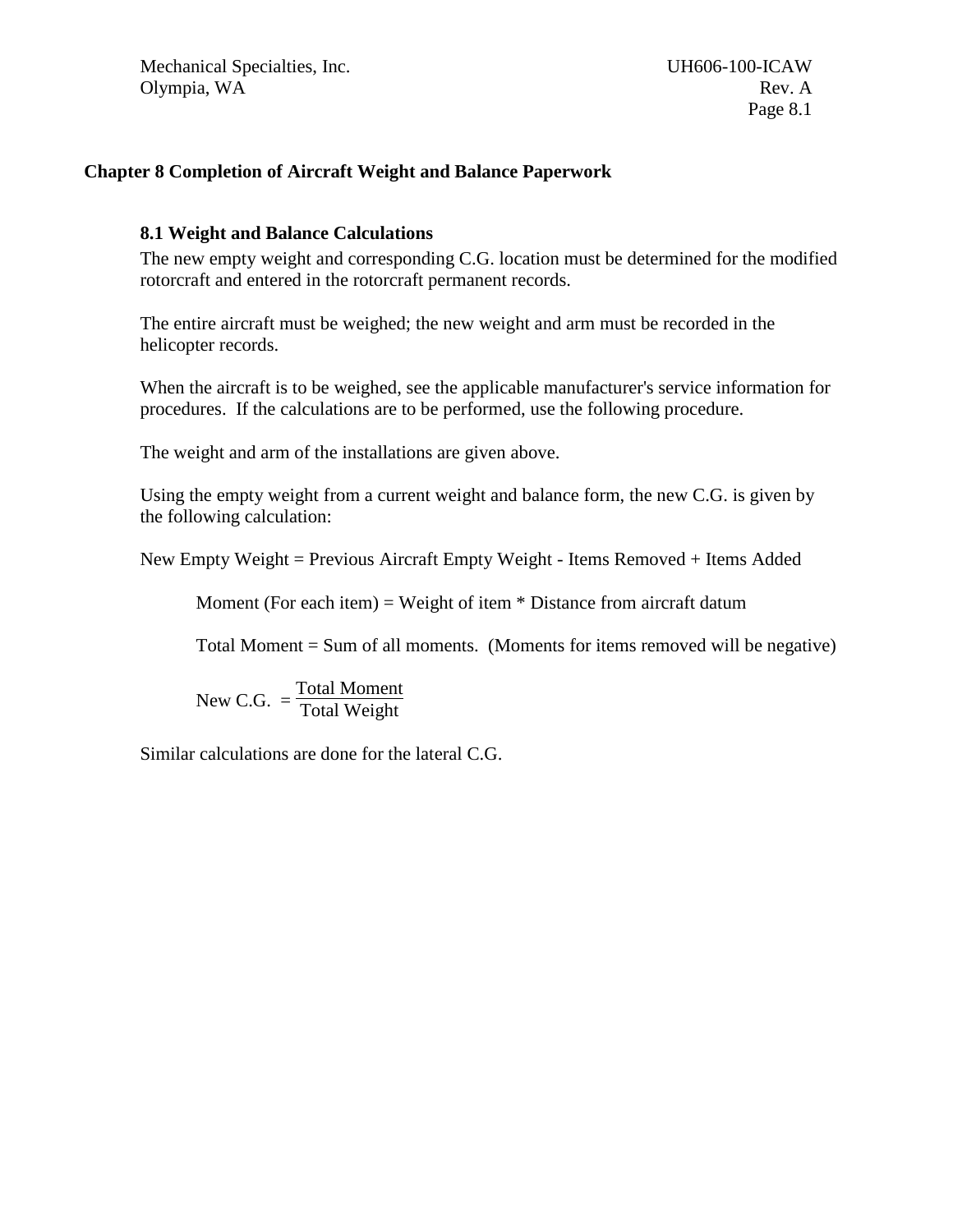# <span id="page-12-0"></span>**Chapter 12 Servicing**

#### <span id="page-12-1"></span>**12.1 Servicing**

No servicing is required other than that described as part of the required inspection in chapter 5.

#### <span id="page-12-2"></span>**12.2 Lubricating Information**

No lubrication is required.

# **12.3 Equipment required for servicing**

No special equipment is need for servicing the Cargo suspension assembly system.

#### **12.4 Consumable Materials**

There are no consumable materials

# <span id="page-12-3"></span>**12.5 Cleaning**

The cargo suspension assembly should be wiped clean with a soft rag damped with light oil if needed.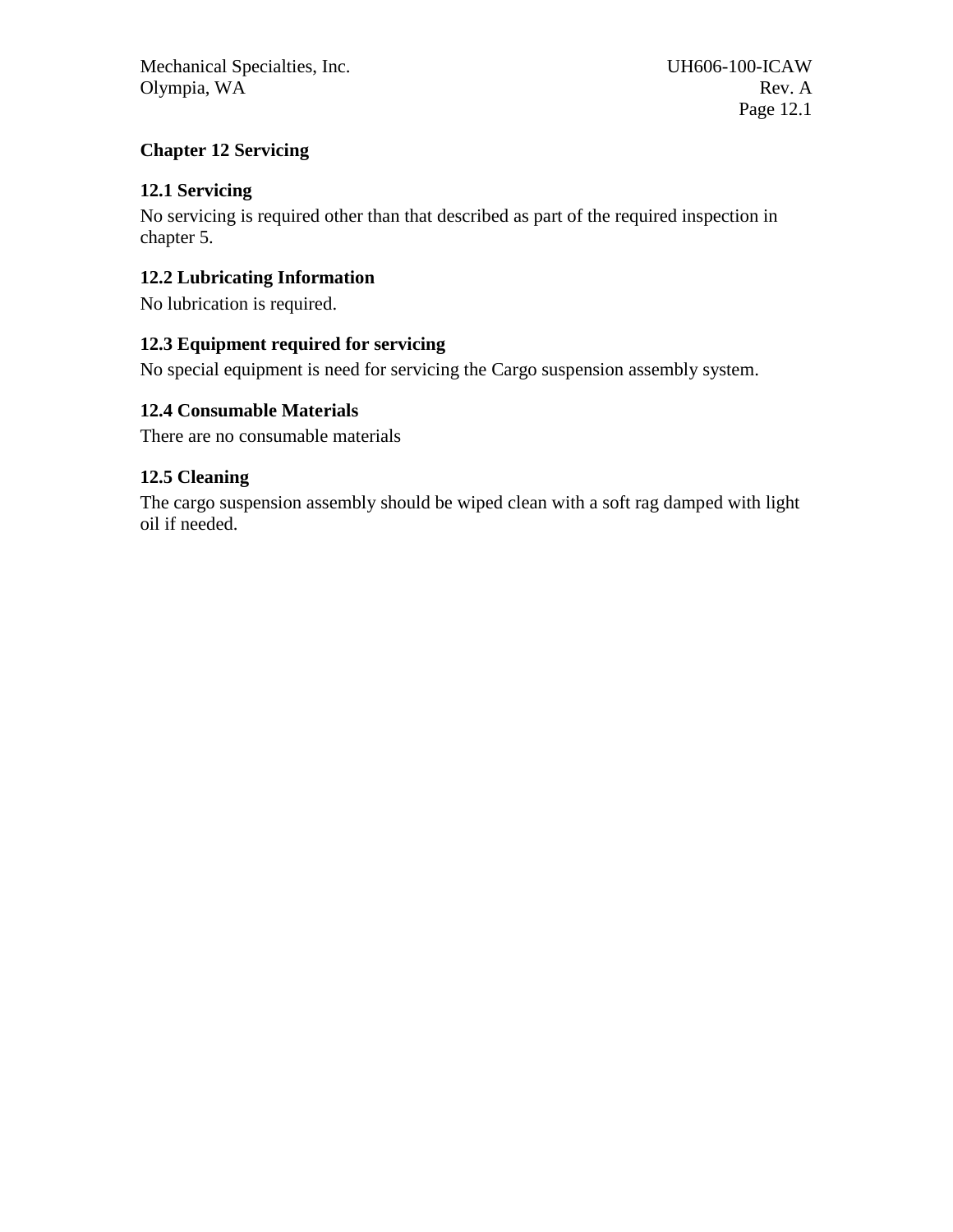# <span id="page-13-0"></span>**Chapter 25 Equipment and Furnishing**

# <span id="page-13-1"></span>**25.1 Interface Information**

The Cargo suspension assembly structurally interfaces with the lateral lift link beam of the rotorcraft.

# <span id="page-13-2"></span>**25.2 Troubleshooting**

**NOTE:** Contact Mechanical Specialties, Inc. for failures not listed in the following sections. See chapter 6 for component removal.

# <span id="page-13-3"></span>**25.2.1 Cargo suspension assembly**

| Trouble                               | Probable Cause                  | Remedy                                                                                    |
|---------------------------------------|---------------------------------|-------------------------------------------------------------------------------------------|
| Broken wires within<br>a lay of cable | abuse or<br>manufacturing error | Replace cable(s) if than<br>three or more wires are<br>broken is any one lay of<br>cable. |
| Corrosion                             | environment or reaction         | Remove by cleaning, if<br>unable replace as needed.                                       |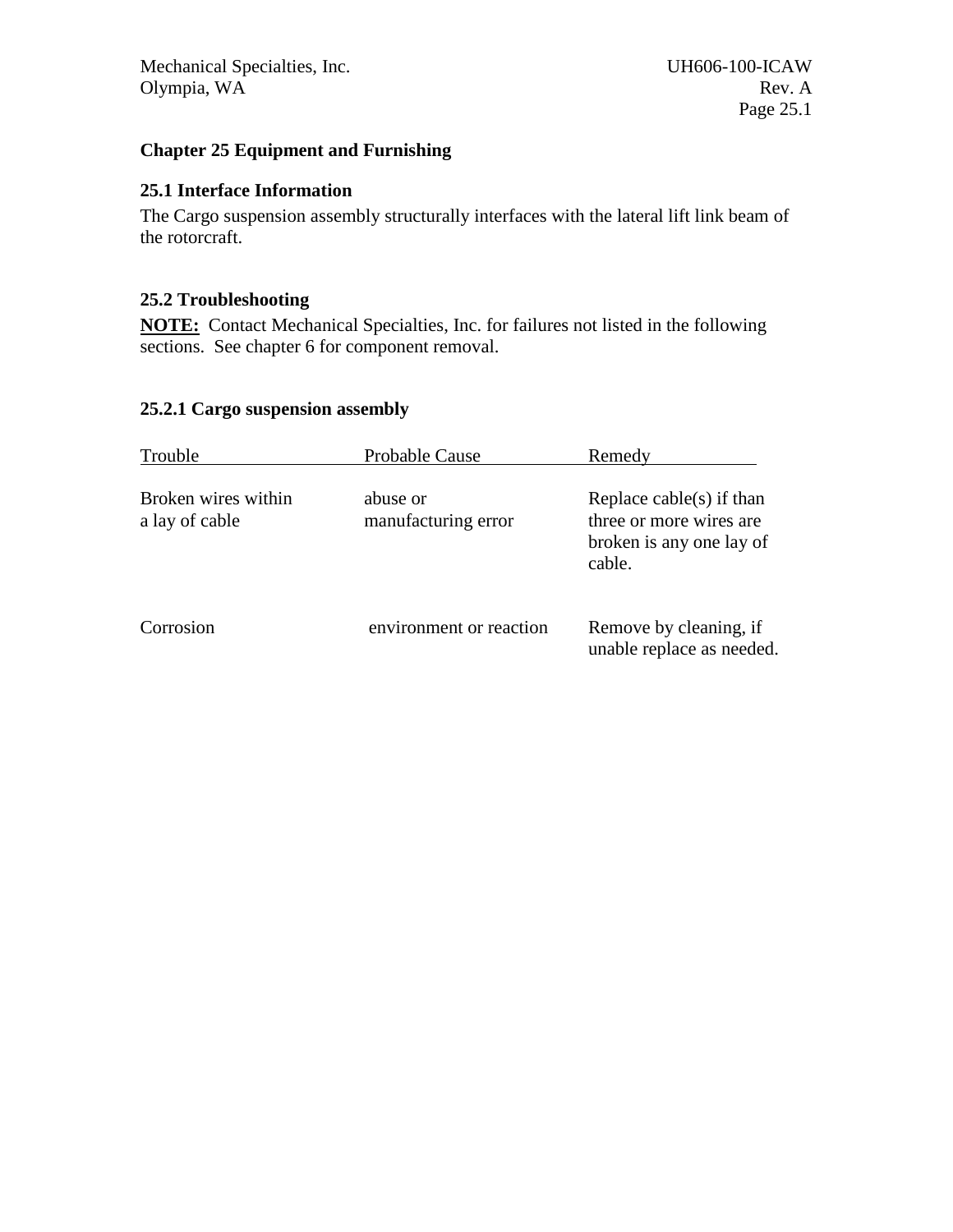# <span id="page-14-0"></span>**Chapter 51 Structure/Electrical Standard Practices**

# <span id="page-14-1"></span>**51.1 Torque Limits**

Table 51.1 gives torque limits for steel fasteners referred to in this report.

| rable $51.1$ below and bond or $\mu$ (in $10$ ) |             |      |                    |     |                  |  |  |  |
|-------------------------------------------------|-------------|------|--------------------|-----|------------------|--|--|--|
|                                                 | Thread      |      | <b>Tension Nut</b> |     | <b>Shear Nut</b> |  |  |  |
|                                                 | <b>Size</b> | Min  | Max                | Min | Max              |  |  |  |
|                                                 | $8 - 32$    | 12   | 15                 |     |                  |  |  |  |
|                                                 | $10-32$     | 20   | 25                 | 12  | 15               |  |  |  |
|                                                 | $1/4 - 28$  | 50   | 70                 | 30  | 40               |  |  |  |
|                                                 | $5/16 - 24$ | 100  | 140                | 60  | 85               |  |  |  |
|                                                 | $3/8 - 24$  | 160  | 190                | 95  | 110              |  |  |  |
|                                                 | $5/8 - 18$  | 1100 | 1300               | 600 | 780              |  |  |  |
|                                                 |             |      |                    |     |                  |  |  |  |

Table 51.1 Screw and Bolt Torque (in-lb)

# <span id="page-14-2"></span>**51.2 Component Storage**

All removed fasteners, components or equipment should be stored in a secure location and be labeled by part number, aircraft number and any handling precautions i.e. static sensitive. Fasteners should be bagged and then secured to the location or equipment that they were removed from.

# <span id="page-14-3"></span>**51.2 Repair**

No repair to any components is permissible without Mechanical Specialties' written approval. Substitution of components is permissible by replacing with a serviceable Mechanical Specialties component.

# <span id="page-14-4"></span>**51.2 Fasteners**

All fasteners are defined on the applicable assembly and installation drawings. Fasteners can be identified by referring to FAA AC43.13-1B Tables 7-10 to 7-15.

Discard any fastener that shows signs of wear and replace with new.

Discard any locking washer other than split lock washers after each use and replace with new.

Discard any self-locking nut that does not have an effective self-locking feature remaining.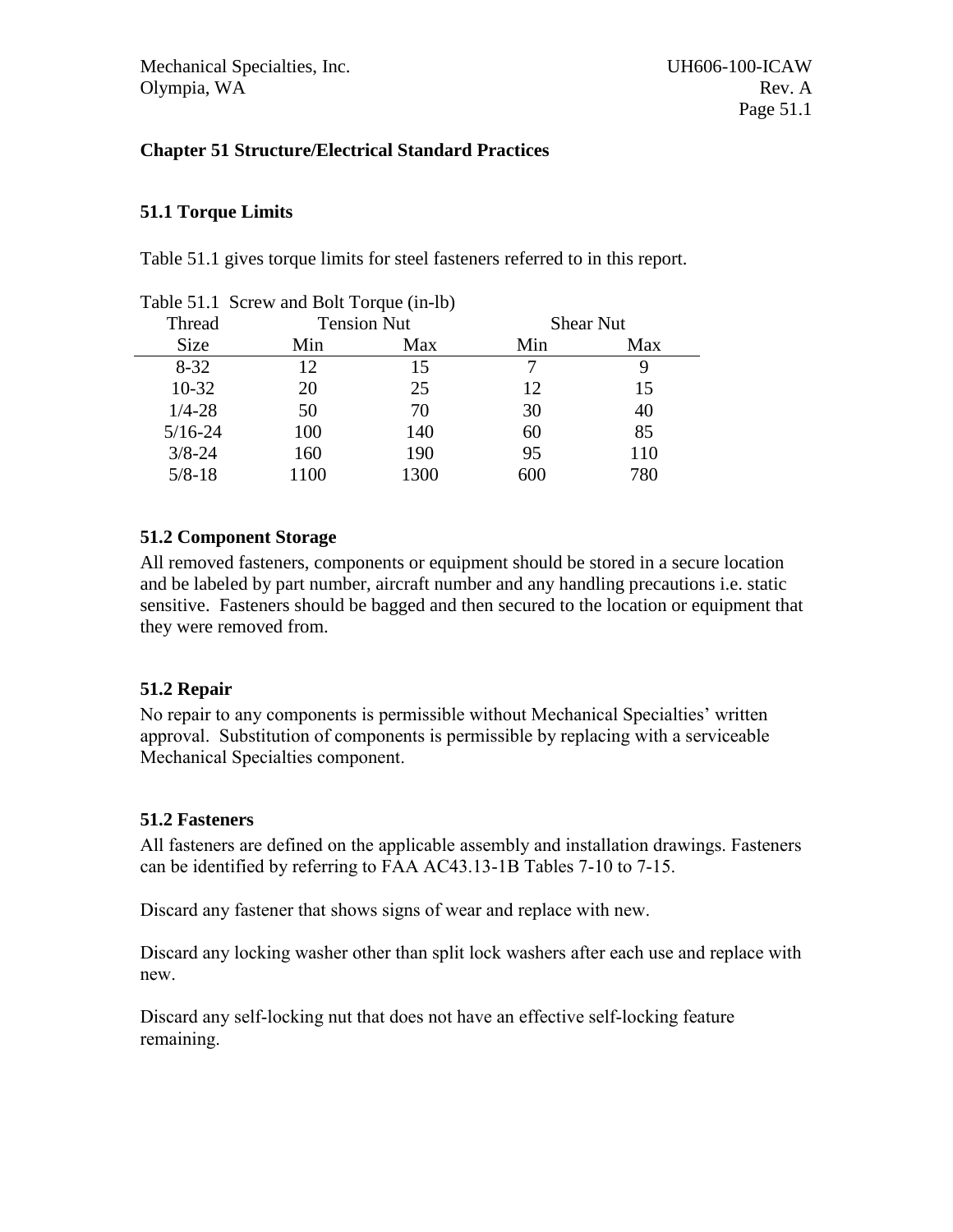United States of America Thepartment of Transportation - Hederal Aniation Administration

# Supplemental Type Certificate

Number SR01946SE

This certificate, issued to

**Mechanical Specialties, LLC** 1000 85th Ave. SE Olympia, WA 98501

certifies that the change in the type design for the following product with the limitations and conditions therefore as specified hereon meets the airworthiness requirements of Part  $*$  of the  $*$  Regulations.

| Original Product – Type Certificate Number: | *See attached Approved Model List (AML)         |
|---------------------------------------------|-------------------------------------------------|
| Make:                                       | No. SR01946SE for list of approved rotorcraft   |
| Model:                                      | Models and applicable airworthiness regulations |

*Description of the Jype Design Change:* Installation of the Mechanical Specialties, LLC Model Number (No.) UH606 cargo hook and suspension assembly in accordance with Mechanical Specialties. LLC Document No. UH606-100-ICAW, paragraph 6, Revision A, dated November 9, 2008, or later Federal Aviation Administration (FAA) approved revision. Manufactured in accordance with Mechanical Specialties, LLC Master Document List No. MDL-205-60-100, Revision C, dated April 12, 2012, or later FAA-approved revisions. Maintained in accordance with Mechanical Specialties, LLC Document No. UH606-100-ICAW, Revision A, dated November 9, 2008, or later FAA-approved revision.

Limitations and Conditions. Approval of this change in type design applies to only those rotorcraft listed on AML SR01946SE, reissued April 19, 2012, or later FAA-approved revision. This approval should not be extended to rotorcraft of these models on which other previously approved modifications are incorporated unless it is determined by the installer that the relationship between this change and any of those other previously approved modifications, including changes in type design, will introduce no adverse effect upon the airworthiness of that rotorcraft. Model UH-1H rotorcraft modified in accordance with this STC must be operated in accordance with a copy of Mechanical Specialties, LLC Rotorcraft Flight Manual Supplement (RFMS) No. MSI-FMS-UH606-01. dated March 30, 2012, or later FAA-approved revision. A copy of this certificate, AML SR01946SE, the FAA-approved RFMS, and the Instructions for Continued Airworthiness must be maintained as part of the permanent records for the modified rotorcraft.

If the holder agrees to permit another person to use this certificate to alter the product, the holder shall give the other person written evidence of that permission.

This certificate and the supporting data which is the basis for approval shall remain in effect until surrendered, suspended, revoked, or a termination date is otherwise established by the Administrator of the Federal Aviation Administration.

Date of application: June 28, 2008

Date reissued: April 19, 2012

Date of issuance: January 6, 2009

Date amended: August 26, 2009

By direction of the Administrator

 $\epsilon$ Acting Manager, Seattle Aircraft Certification Office  $(Title)$ 

Any alteration of this certificate is punishable by a fine of not exceeding \$1,000, or imprisonment not exceeding 3 years, or both. This certificate may be transferred in accordance with FAR 21.47.